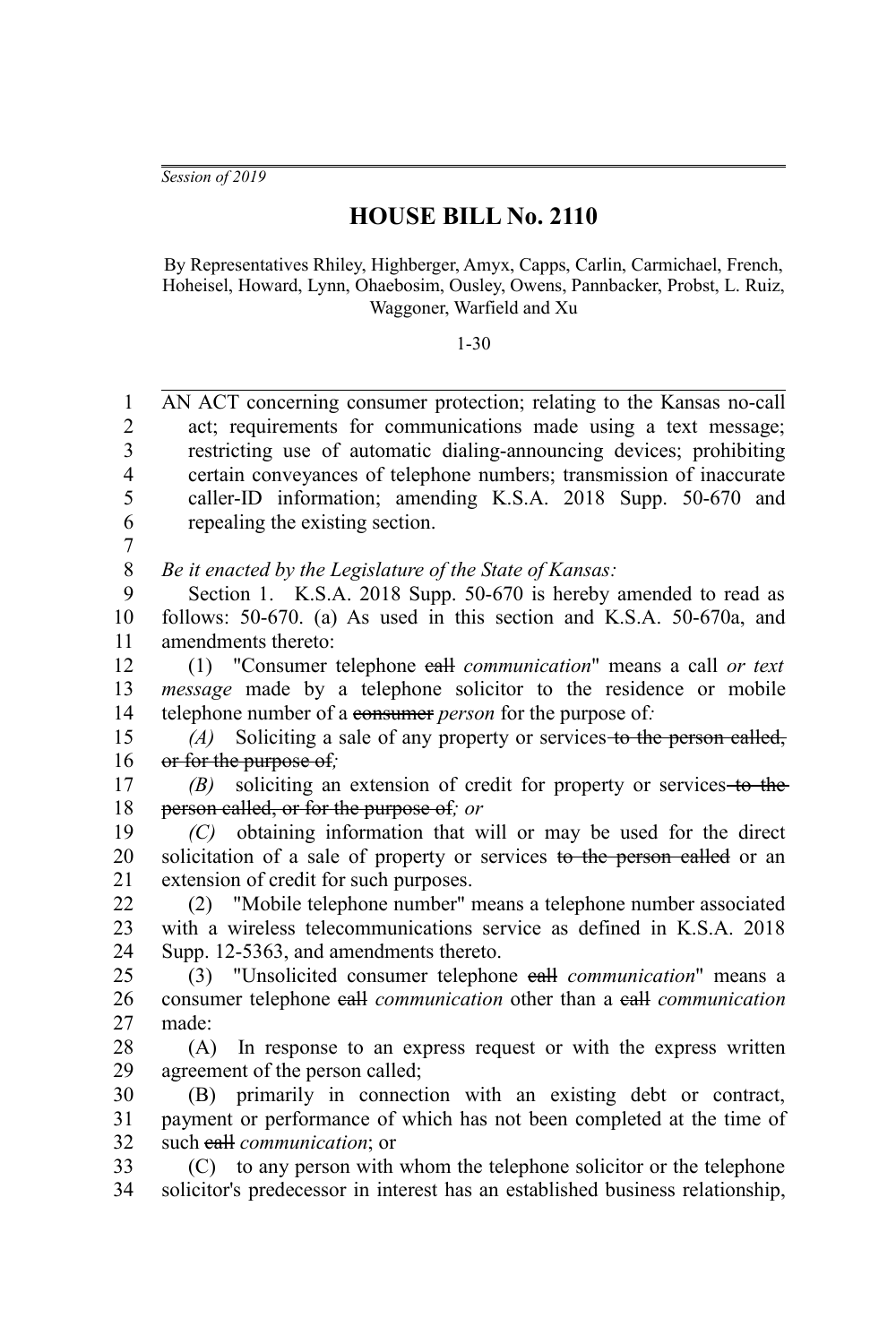unless the consumer has objected to such consumer telephone ealls*communications* and requested that the telephone solicitor cease making consumer telephone calls *communications*. The telephone solicitor shall honor any such request for five years from the date of such request. 1 2 3 4

(4) "Telephone solicitor" means any natural person, firm, organization, partnership, association or corporation who makes or causes to be made a consumer telephone call *communication*, including, but not limited to, calls *communications* made by use of *telephone calls, text messages and calls that utilize an* automatic dialing-announcing device. 5 6 7 8 9

(5) "Automatic dialing-announcing device" means any user terminal equipment which *that facilitates the transmission of two-way voice or data messages and can*: 10 11 12

(A) When connected to a telephone line can Dial, with or without manual assistance, telephone numbers which *that* have been stored or programmed in the device or are produced or selected by a random or sequential number generator; or 13 14 15 16

(B) when connected to a telephone line can disseminate a recorded message to the telephone number called, either with or without manual assistance. 17 18 19

(6) "Negative response" means a statement from a consumer indicating the consumer does not wish to listen to the sales presentation or participate in the solicitation presented in the consumer telephone eall*communication*. 20 21 22 23

(7) "Established business relationship" means a prior or existing relationship formed by a voluntary two-way communication between a person or entity and consumer with or without an exchange of consideration, on a basis of an application, purchase or transaction by the consumer, within the 18 months immediately preceding the date of the consumer telephone call *communication*, regarding products or services offered by such person or entity, which relationship has not been previously terminated by either party. 24 25 26 27 28 29 30 31

(b) *(1)* Any telephone solicitor who makes an unsolicited consumer telephone call *communication by making or causing to be made a telephone call* shall: 32 33 34

 $\left(\frac{1}{4}\right)$  Identify themselves; 35

(2)*(B)* identify the business on whose behalf such person *telephone solicitor* is soliciting; 36 37

 $(3)$ <sup>(C)</sup> identify the purpose of the call immediately upon making contact by telephone with the person who is the object of the telephonesolicitation: 38 39 40

(4)*(D)* promptly discontinue the solicitation if the person being solicited gives a negative response at any time during the consumer telephone call; 41 42 43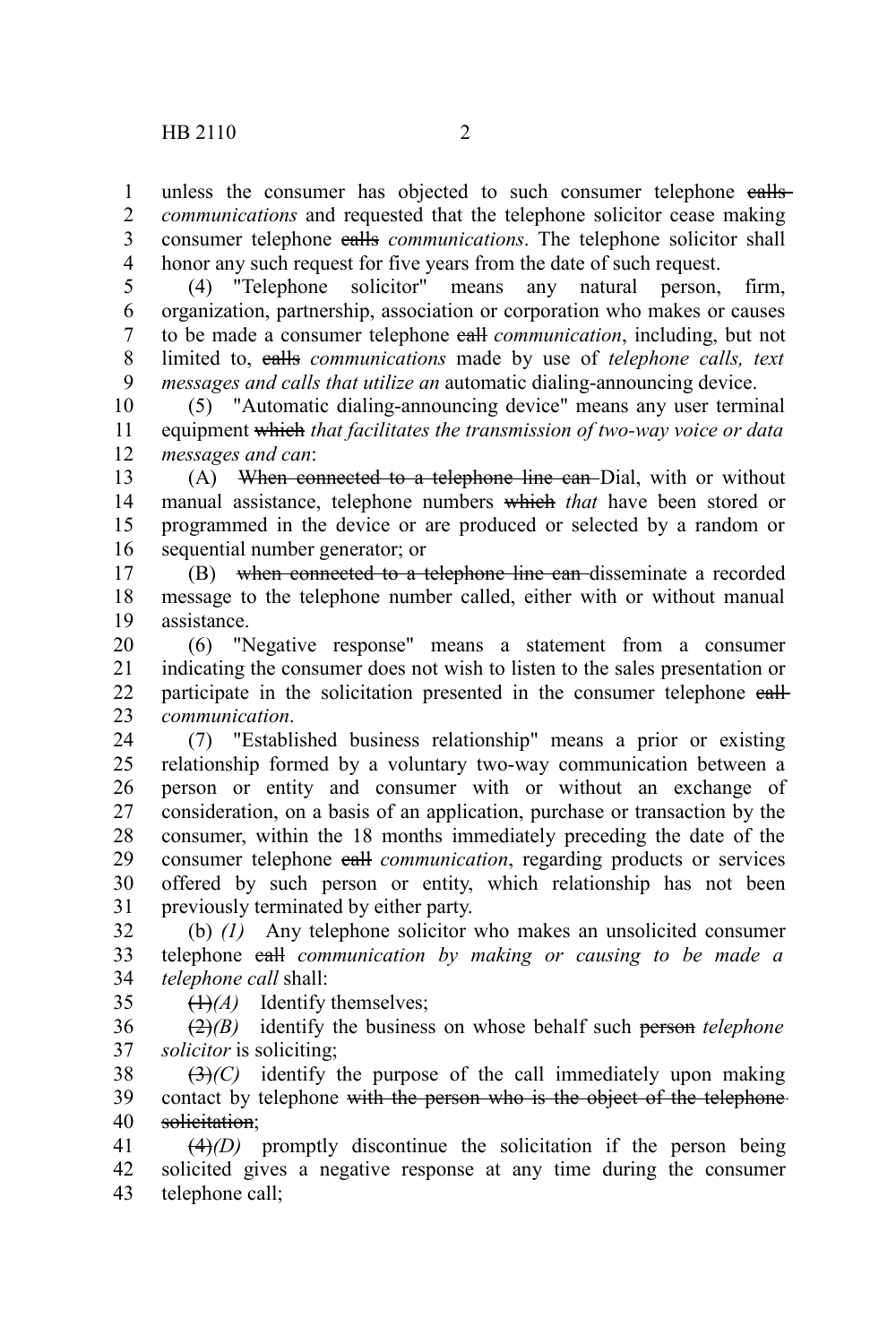16

 $(5)(E)$  hang up the phone, or in the case of an automatic dialingannouncing device operator, disconnect the automatic dialing-announcing device from the telephone line within 25 seconds of the termination of the call by the person being called; and 1 2 3 4

 $\overline{(6)}$ *(F) ensure* a live operator or an automated dialing-announcing device shall answer the line within five seconds of the beginning of the call. If answered by automated dialing-announcing device, the message provided shall include only the information required in subsection  $(b)(1)$  $(A)$  and  $(2)(b)(1)(B)$ , but shall not contain any unsolicited advertisement. 5 6 7 8 9

*(2) Any telephone solicitor that makes an unsolicited consumer telephone communication by sending or causing to be sent a text message shall:* 10 11 12 13

*(A) Identify themselves;*

*(B) identify the business on whose behalf such telephone solicitor is soliciting;* 14 15

*(C) identify the purpose of the communication immediately; and*

*(D) promptly discontinue the solicitation if the person being solicited gives a negative response at any time after receiving the consumer telephone communication.* 17 18 19

*(c) No person or entity, including any telephone solicitor, shall use an automatic dialing-announcing device to make calls to the residence or mobile telephone number of a person unless:* 20 21 22

*(1) (A) The person being called has knowingly or voluntarily requested, consented to, permitted or authorized receipt of such calls or, once contact is made, the call is immediately preceded by a live operator who obtains the person's consent before the communication is delivered;* 23 24 25 26

*(B) such device is used to make calls that are primarily in connection with an existing debt or contract, payment or performance of which has not been completed at the time of such call; or* 27 28 29

*(C) such device is used to make calls to persons that have an established business relationship with the person or entity initiating such call, including, but not limited to, utility service providers, telecommunications service providers, internet service providers and television service providers; and* 30 31 32 33 34

*(2) the person being called receives such telephone call after 9:00 a.m. and before 8:00 p.m.* 35 36

*(d) No person or entity, including any telephone solicitor, shall use an automatic dialing-announcing device to make calls to any of the following:* 37 38 39

*(1) A hospital, an ambulatory surgical center or a recuperation center, as such terms are defined in K.S.A. 65-425, and amendments thereto;* 40 41 42

*(2) an ambulance service or an emergency medical service facility, as* 43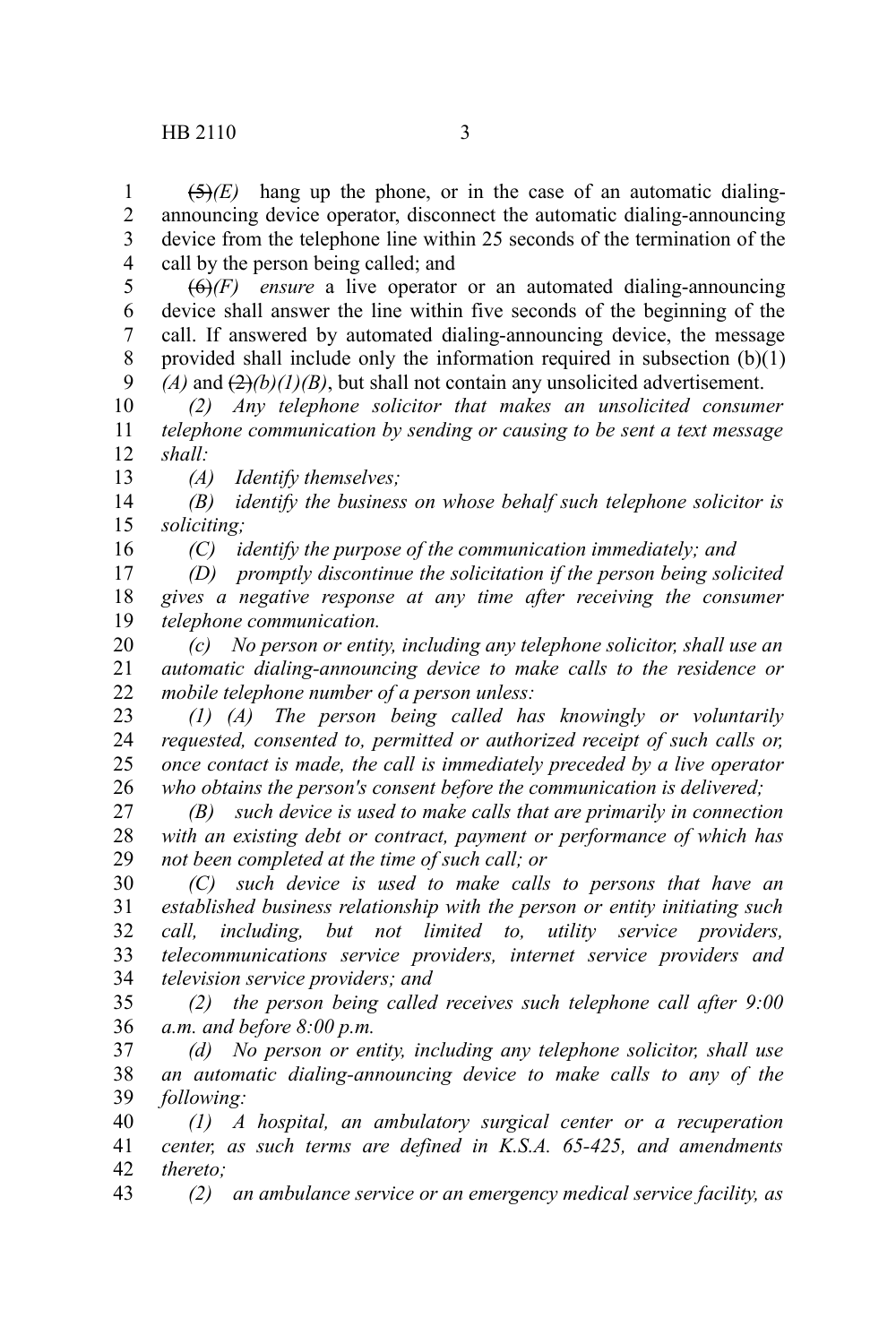*such terms are defined in K.S.A. 65-6112, and amendments thereto;* 1

*(3) a mental health center, as defined in K.S.A. 65-4432, and amendments thereto;* 2 3

*(4) a psychiatric hospital or a state institution for people with intellectual disability, as such terms are defined in K.S.A. 65-5601, and amendments thereto;* 4 5 6

7 8 *(5) a law enforcement agency; or (6) a city, county, township or other public or private fire department.*

 $(e)(e)$  A telephone solicitor shall not withhold the display of the telephone solicitor's telephone number from a caller identification service when that number is being used for telemarketing purposes. 9 10 11

(d)*(f)* A telephone solicitor shall not transmit any written information by facsimile machine or computer to a consumer after the consumer requests orally or in writing that such transmissions cease. 12 13 14

 $\left(\frac{e}{g}\right)$  A telephone solicitor shall not obtain by use of any professional delivery, courier or other pickup service receipt or possession of a consumer's payment unless the goods are delivered with the opportunity to inspect before any payment is collected. 15 16 17 18

*(h) (1) No person or entity shall sell, rent or convey any interest in a telephone number to any out-of-state person or entity unless such telephone number is listed or available from directory assistance to the general public so that a member of the general public could determine the source of the telephone number by contacting their telecommunications provider.* 19 20 21 22 23 24

*(2) The provisions of paragraph (1) shall not apply if such telephone number is:* 25 26

*(A) Used to provide access to tone-controlled devices for which restricted access to the numbering resource is justified for security or functional purposes;* 27 28 29

*(B) used for any authorized activity of a law enforcement agency; or* 30

*(C) required to be unlisted by court order.* 31

*(i) (1) No person or entity shall, in connection with any telecommunications service or IP-enabled voice service, cause any caller identification service to knowingly transmit misleading or inaccurate caller identification information with the intent to defraud, cause harm or wrongfully obtain anything of value.* 32 33 34 35 36

*(2) Nothing in this subsection shall be construed to prevent or restrict any person or entity from blocking the capability of any caller identification service to transmit caller identification information.* 37 38 39

*(3) The provisions of paragraph (1) shall not apply:* 40

*(A) To any authorized activity of a law enforcement agency; or* 41

*(B) when a court order specifically authorizes the use of caller identification manipulation.* 42 43